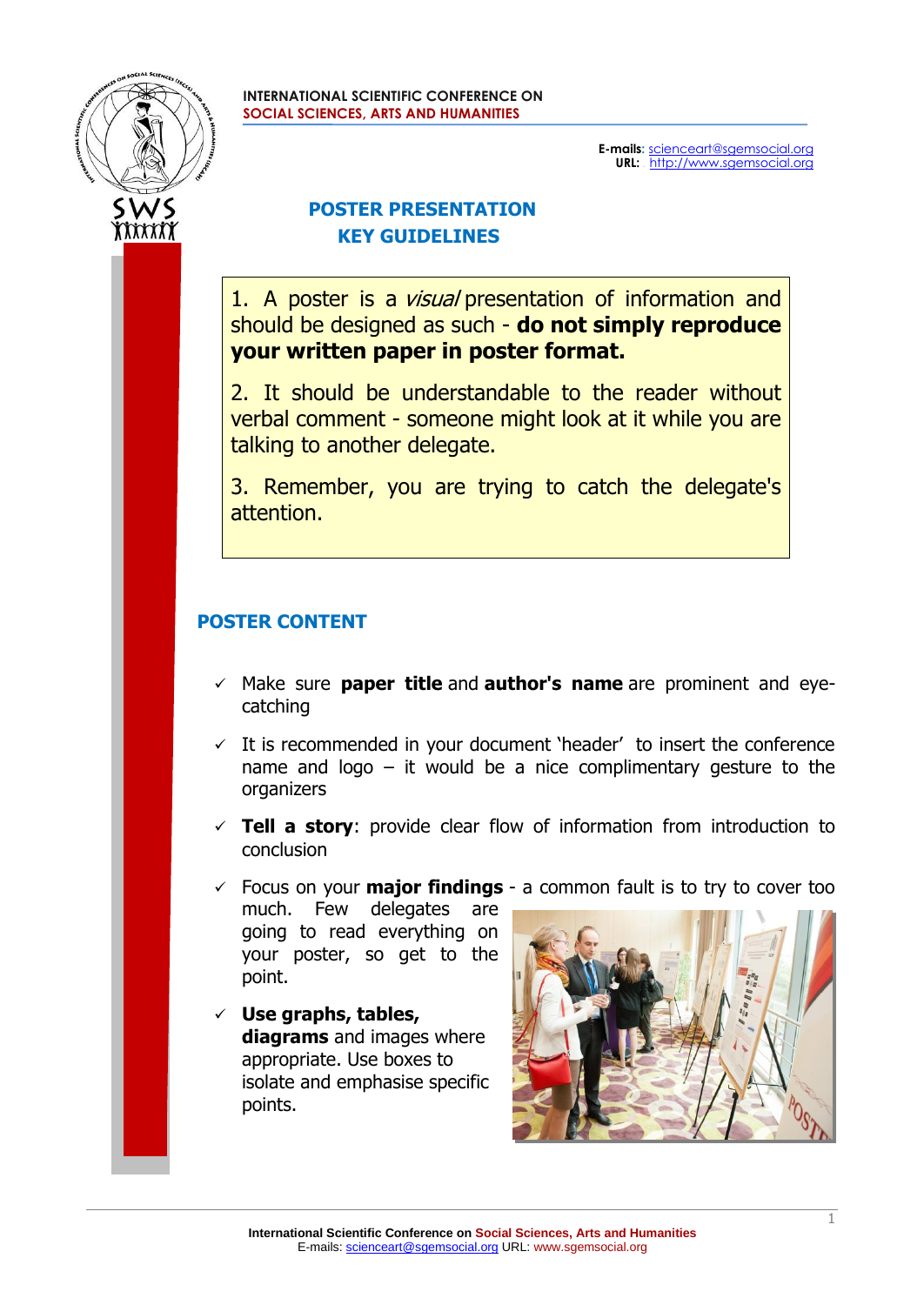#### **DESIGN SUGGESTIONS**

- ✓ Use all the **space** at your disposal, but do not cram in the content - white space is an important part of the layout, and good use of it can make a poster elegant and arresting.
- $\checkmark$  Use **colour** sparingly limited use of a few colours is more striking than a 'rainbow' approach. Think about why you are using colour; it is especially useful for emphasis and differentiation.
	- Avoid colour combinations that clash (e.g. red on blue) or cause problems for people with colourblindness (e.g. red and green in proximity).



- ✓ It is recommended **not to use** color background. Use white or muted colour background (e.g. pastel shades, semi-transparent)
- ✓ The **flow of information** should be clear from the layout; if you have to use arrows to indicate the flow, the content could probably be arranged better.
- $\checkmark$  Clearly label diagrams/drawings and provide references to them in the text where necessary.
- ✓ **The title text should be readable from 4 metres away**  at least 40 point text.
- ✓ **The body text should be readable from 2 metres away** - at least 20 point text
- $\checkmark$  Choose a clear font with large inner space. Good examples are Arial, Verdana, Georgia or Helvetica.
- ✓ **Keep the word count as low as possible.**



2